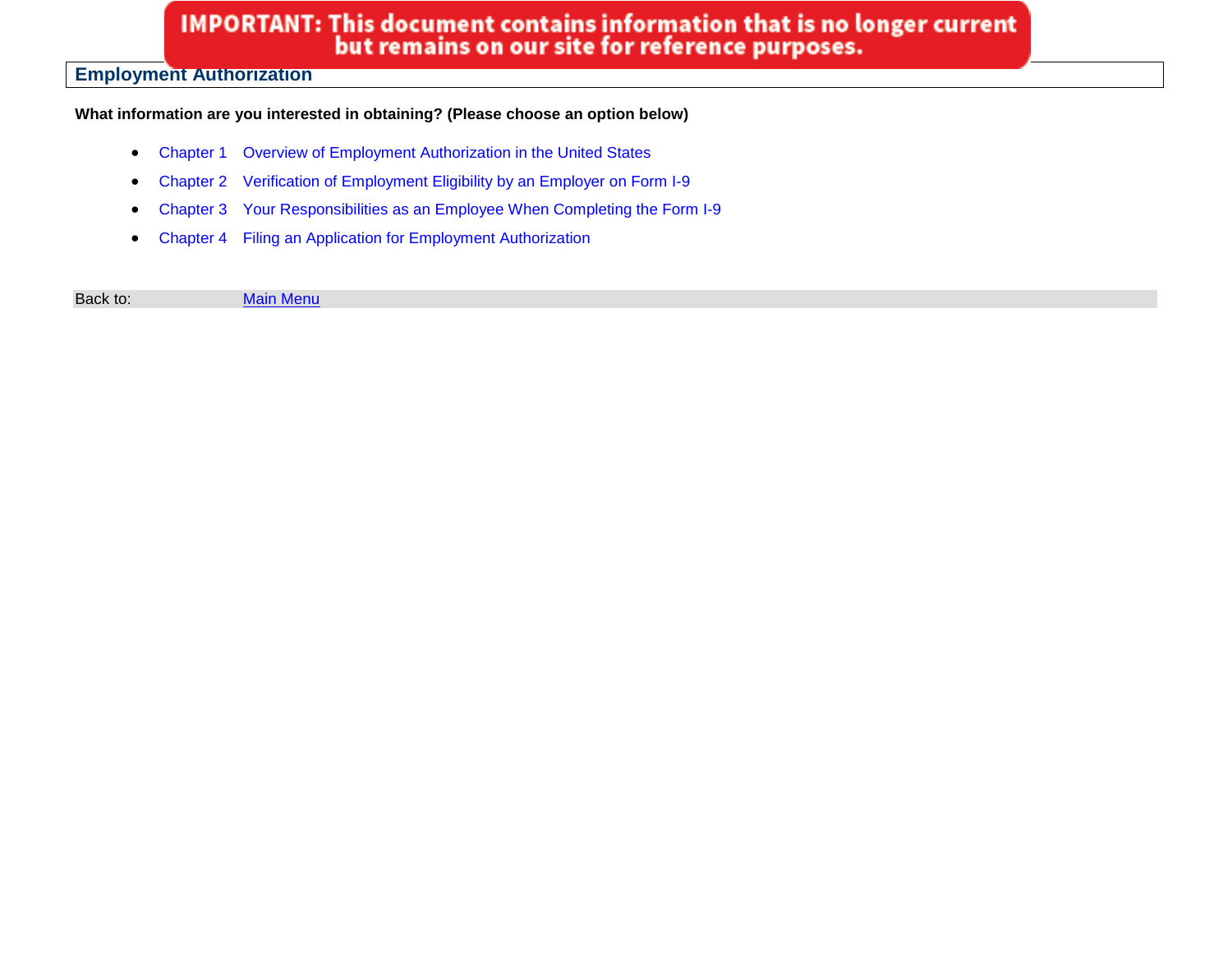## <span id="page-1-0"></span>**Chapter 1 Overview of Employment Authorization in the United States**

### **OVERVIEW**

Before any person can be employed in the U.S., he/she must prove to an employer that he/she can legally work here. U.S. citizens, permanent residents and others granted long-term status prove this by showing an unrestricted Social Security card, U.S birth certificate, a US passport, naturalization certificate, permanent resident card, employment authorization card and/or Form I-94 which can be accessed at www.cbp.gov/I94.

A person who is not eligible to work can apply for a special Social Security card that is not valid for work in the U.S. but may be used to open a bank account. For information about how to apply for a Social Security card, call the Social Security Administration at 1-800-772-1213.

In order to be legally employed in the United States, employees are required to present documentation to an employer to show evidence of their authorization to work.

- **U.S. citizens** can meet this requirement by showing proof of their United States citizenship and a valid identity document.
- **Permanent Residents** can meet this requirement by showing their permanent resident card.
- Refugees can meet this requirement by showing their Form I-94 that has a red stamp indicating employment is authorized.
- Asylees (persons granted asylum in the U.S.) can meet this requirement by presenting an unrestricted Social Security card, employment authorization card and/or I-94 that has a red stamp indicating employment is authorized.
- Certain nonimmigrant visa holders who are eligible to work based upon employment with a specific employer can show their Form I-94 Arrival and Departure record with their nonimmigrant visa, which will indicate the name of the employer with whom they are authorized to be employed. A copy of your Form I-94 can be accessed at [www.cbp.gov/I94.](http://www.cbp.gov/I94)

Most other customers will need to obtain an employment authorization document (EAD).

**Note to Representative**: E- filing may also be available for certain categories on the I-765. Please refer to Volume 3, Getting Ready to file, if the caller has questions about E-filing*.*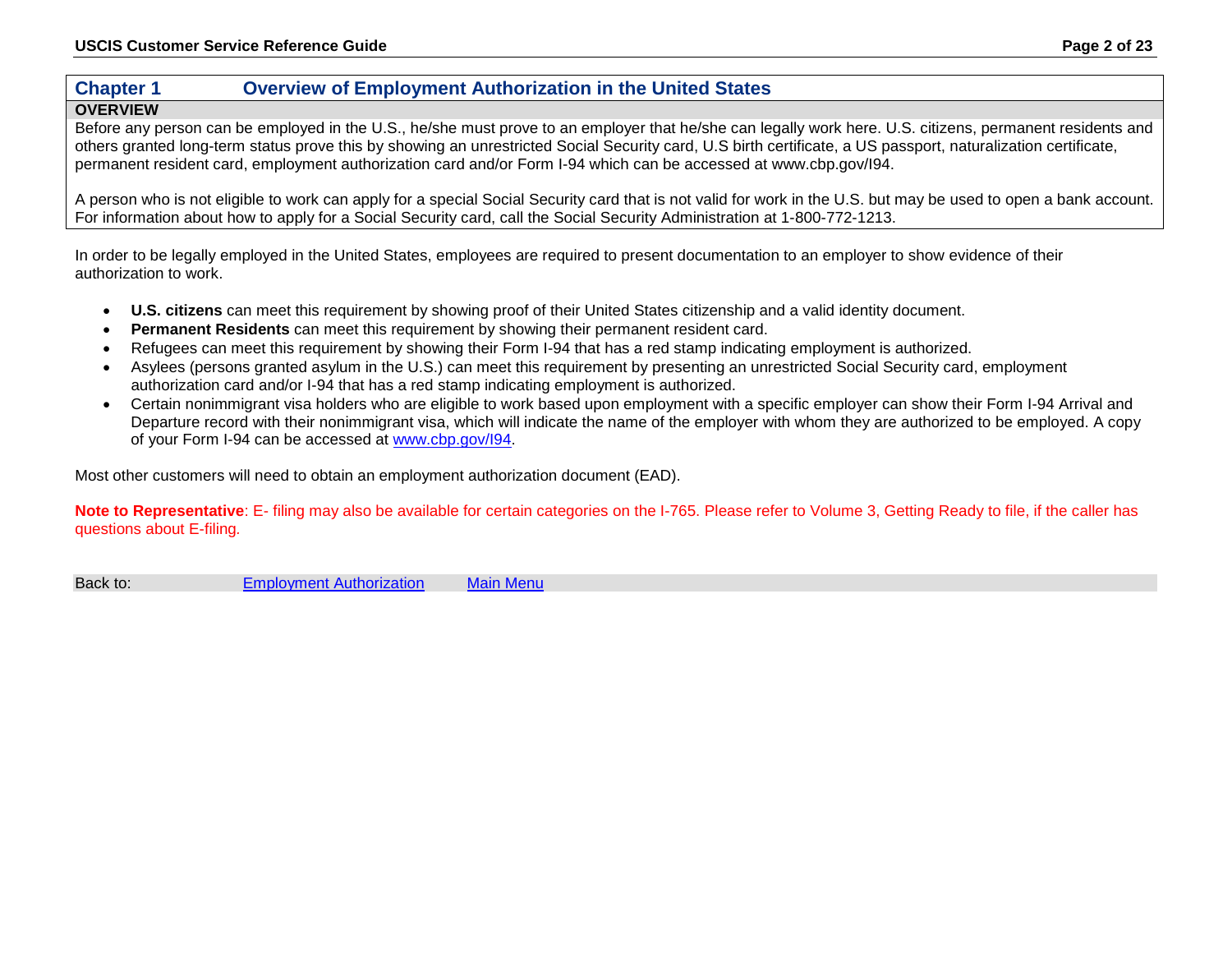# <span id="page-2-0"></span>**Chapter 2 Verification of Employment Eligibility by an Employer on Form I-9**

#### **OVERVIEW**

Immigration law requires employers to verify that employees are eligible to be lawfully employed in the U.S. Each employer and employee must complete certain portions of Form I-9, Employment Verification, upon hiring or, in certain instances, when employment eligibility is being re-verified.

USCIS may issue notices which state "Employment Authorized" or "Employment Authorized Pursuant to Status." In these instances, even if you are authorized to be employed, you must still obtain some form of acceptable documentation specifically outlined in regulation and law before the employer can legally hire you.

The easiest way to remember the differences is:

- 1. *Employees* obtain and must show evidence of employment authorization and identity.
- 2. *Employers* must verify that the employee is who he/she claims to be and that he/she is authorized to be employed.

Before the hiring process is completed, the employer must receive legal document(s) from the employee showing that he/she is authorized to work in the U.S.

See ["Employee Responsibilities When Completing the Form I-9"](#page-3-0) for a list of acceptable documents.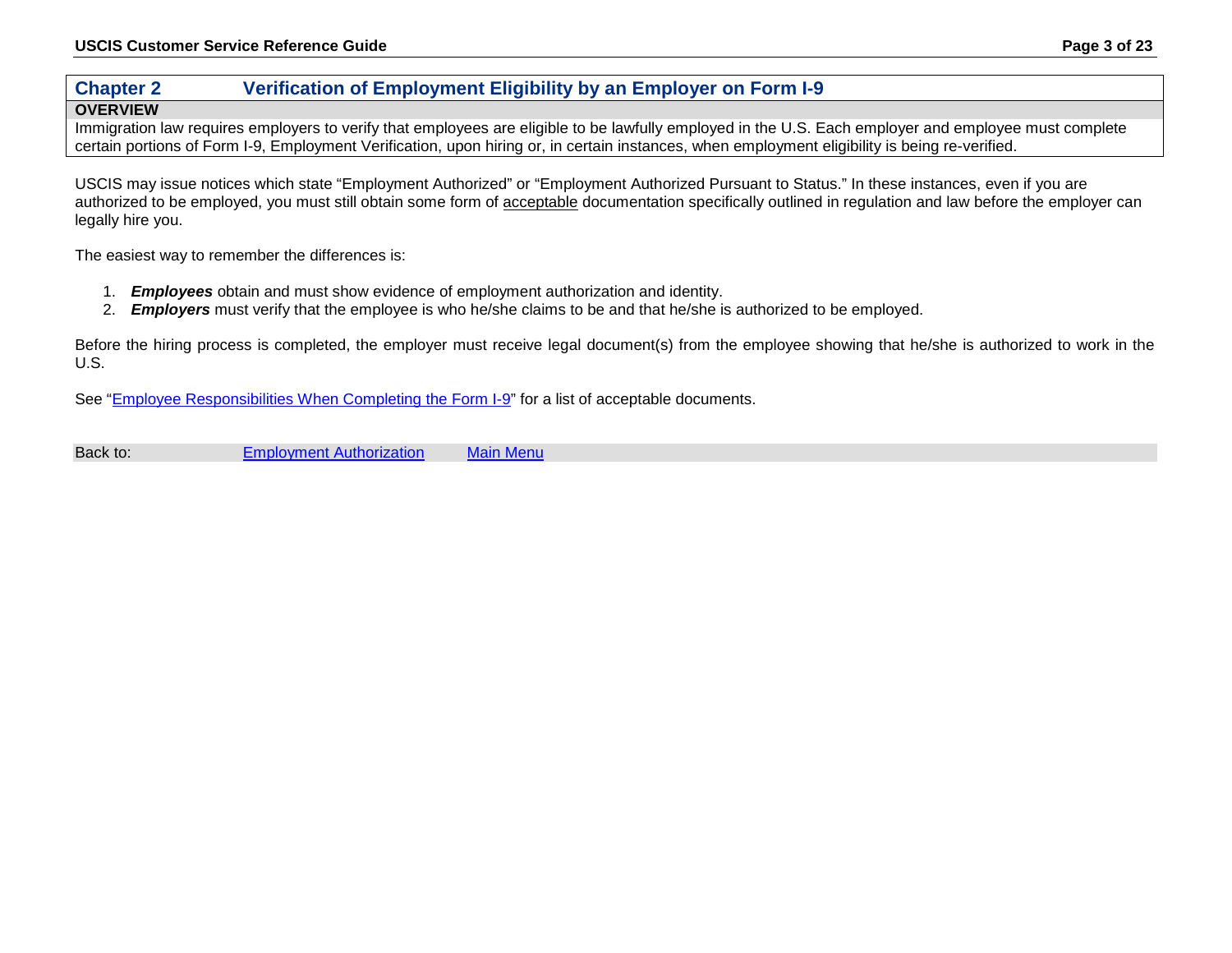# <span id="page-3-0"></span>**Chapter 3 Your Responsibilities as an Employee When Completing the Form I-9**

#### **OVERVIEW**

The purpose of having U.S. employers complete Form I-9 on each and every new employee is to verify the employees' status to legally work in the United States. Completing and maintaining I-9 records demonstrates that an employer is complying with the U.S. immigration laws.

#### **Filling Out and Completing the I-9**

- [Who needs to complete an I-9?](#page-4-0)
- [Who is responsible for completing the different sections of the I-9?](#page-4-1)
- [When should Section 1 be completed?](#page-4-2)
- What is List A? [Acceptable Documentation](#page-5-0)
- What is List B? [Acceptable Documentation](#page-6-0)
- What is List C? [Acceptable Documentation](#page-7-0)
- [Can the I-9 be filled out before a job is offered?](#page-8-0)
- [Can my employer tell me what documents I must bring for verification?](#page-8-1)
- [Can photocopies of documents be accepted?](#page-8-2)
- [Is a receipt showing that the employee has filed for a new employment authorization document acceptable as evidence of continuing eligibility](#page-8-3)  [for employment?](#page-8-3)
- [Are there any special exceptions for people in a certain](#page-9-0) status?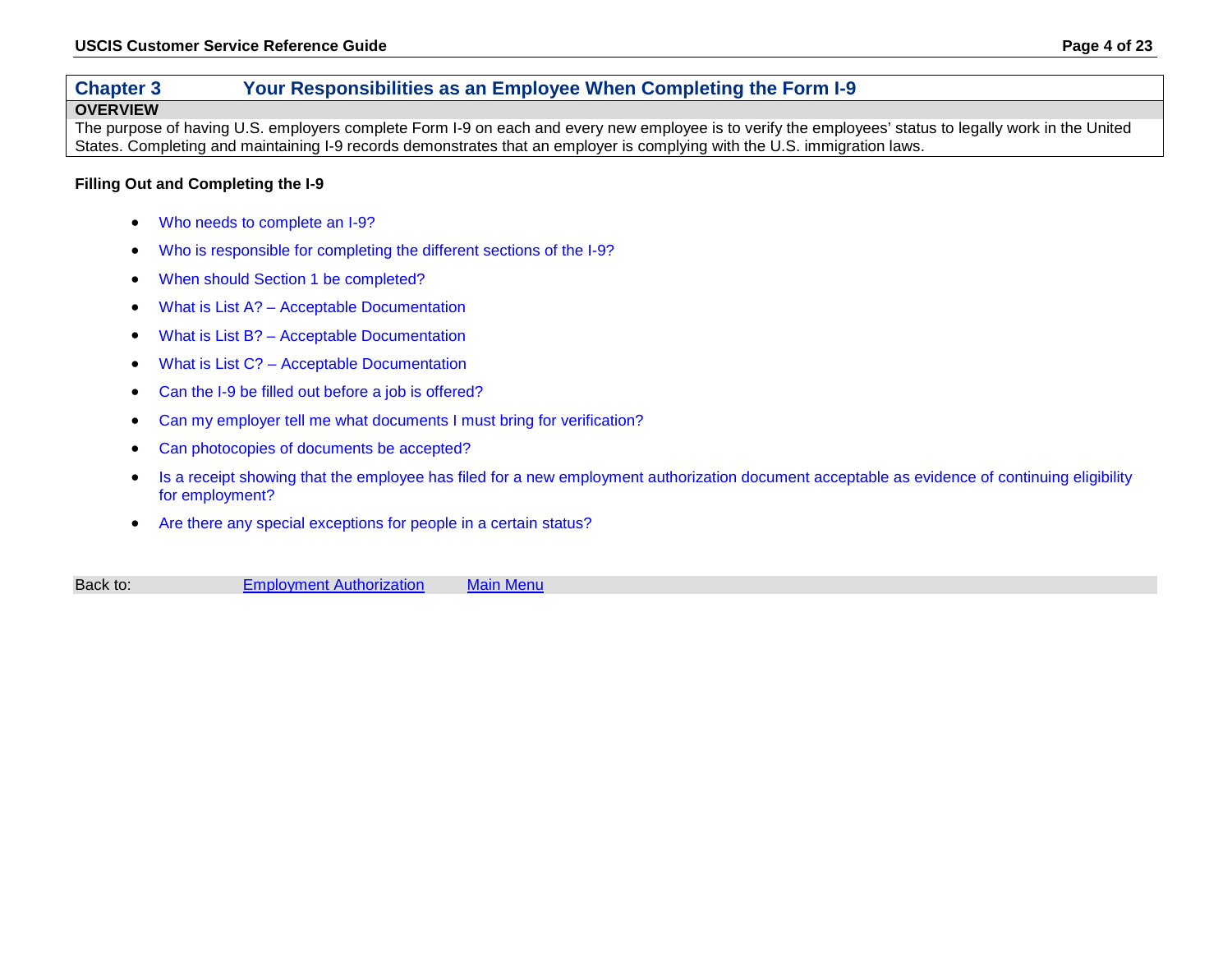#### <span id="page-4-0"></span>**Who needs to complete an I-9?**

Every newly hired employee at a company must complete the Form I-9, including citizens and nationals of the United States. Both the employer and the employee are responsible for completing the Form I-9.

#### <span id="page-4-1"></span>**Who is responsible for completing the different sections of the I-9?**

The employee is obligated to complete Section One.

The employer is obligated to complete Section Two and Section Three.

#### <span id="page-4-2"></span>**When should Section 1 be completed?**

Section One of the I-9 must be completed and signed by every newly hired employee on or before the date of hire. The employee must attest that he/she is a United States citizen, lawful permanent resident or is otherwise authorized to work for the employer.

The employer must ask each employee to provide documents that prove both his/her identity and his/her eligibility to work. There are 3 lists on the back of the Form I-9 which describe what is acceptable documentation:

#### **List A**

Describes documentation that proves BOTH identity and eligibility to be employed.

#### **List B**

Describes acceptable documentation to establish ONLY identity.

#### **List C**

Describes acceptable documentation to establish ONLY eligibility to be employed.

**Note to Representative:** Other documents that are acceptable, but not indicated on the Form I-9 are:

Form I-94 for refugees to establish initial employment eligibility.

Form I-94 issued to asylees with "employment authorized" indicated on the reverse side for employment eligibility only.

| Back to: | Responsibilities as an Employee | <b>Employment Authorization</b> | <b>Main Menu</b> |
|----------|---------------------------------|---------------------------------|------------------|
|----------|---------------------------------|---------------------------------|------------------|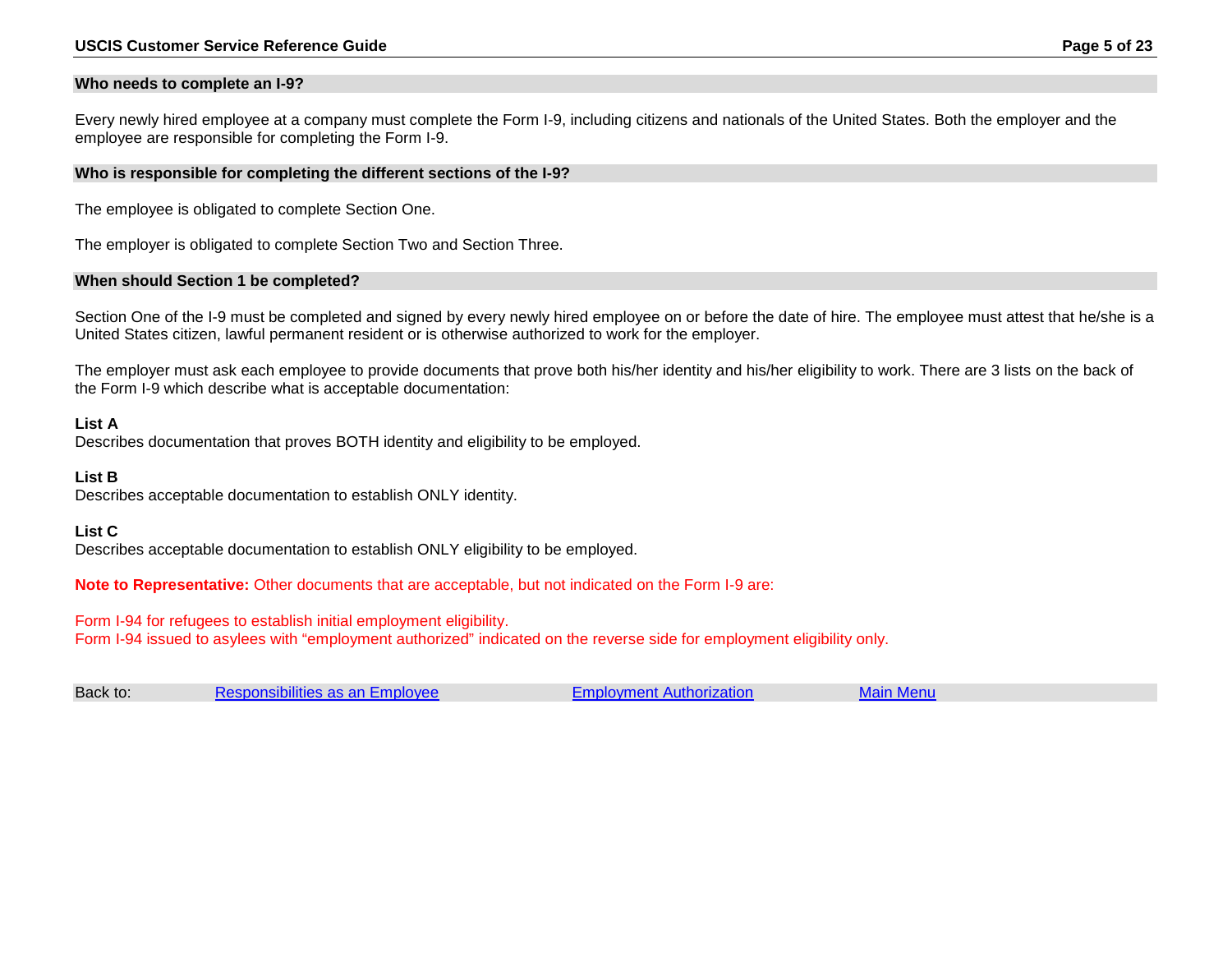#### <span id="page-5-0"></span>**What is List A? – Acceptable Documentation**

**The following documents are acceptable as evidence for both identity and employment eligibility:**

- A U.S. passport or U.S. Passport Card;
- Permanent Resident Card or Alien Registration Receipt Card (Form I-551);
- Foreign passport that contains a temporary I-551 stamp or temporary I-551 printed notation on a machine-readable immigrant visa;
- Employment Authorization Document that contains a photograph (Form I-766);
- In the case of a nonimmigrant alien authorized to work for a specific employer incident to status, a foreign passport with Form I-94 (you can obtain a copy of your I-94 at [www.cbp.gov/I94\)](http://www.cbp.gov/I94) or Form I-94A bearing the same name as the passport and containing an endorsement of the alien's nonimmigrant status, as long as the period of endorsement has not yet expired and the proposed employment is not in conflict with any restrictions or limitations identified on the form.
- Passport from the Federated States of Micronesia (FSM) or the Republic of the Marshall Islands (RMI) with Form I-94 or Form I-94A indicating nonimmigrant admission under the Compact of Free Association Between the U.S. and the FSM or RMI.

**Note to Representative:** Citizens of the Republic of Palau must possess a valid employment authorization document before working in the United States. (The legislation approving the changes to the CFA with the FSM and RMI authorized changes for those nations only, not Palau).

| Back to: | Responsibilities as an Employee | <b>Employment Authorization</b> | Main Menu |  |
|----------|---------------------------------|---------------------------------|-----------|--|
|----------|---------------------------------|---------------------------------|-----------|--|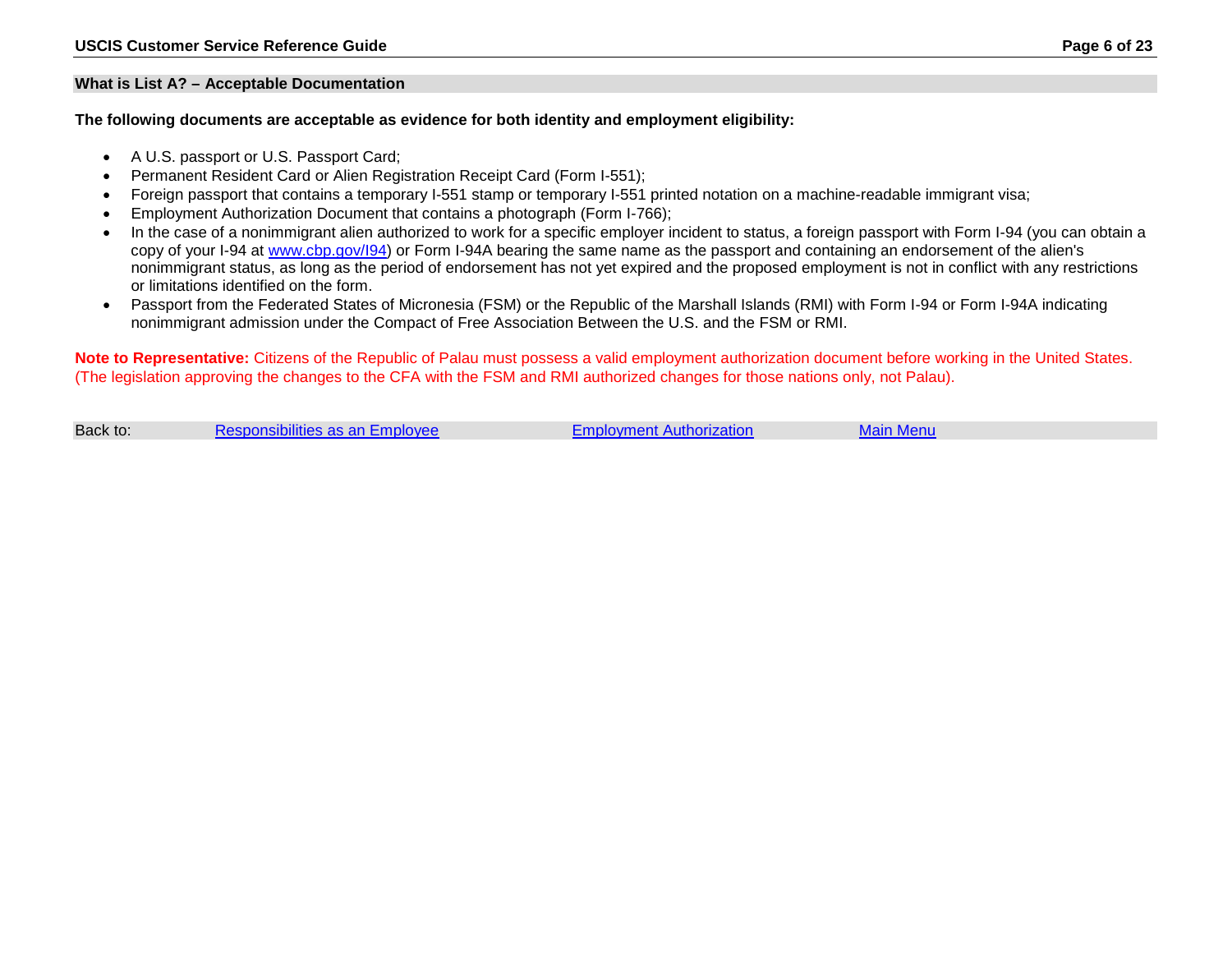#### <span id="page-6-0"></span>**What is List B? – Acceptable Documentation**

#### **The following documents are acceptable to establish identity only:**

- 1) For individuals 16 years of age or older:
	- Driver's license or ID card issued by a State or outlying possession of the U.S.
	- ID card issued by federal, state or local government agencies or entities, provided it contains a photograph or information such as name, date of birth, gender, height, eye color, and address;
	- School ID card with a photograph;
	- Voter's registration card;
	- U.S. military card or draft record;
	- Military dependent's ID card;
	- U.S. Coast Guard Merchant Mariner Card;
	- Native American tribal document; or
	- Driver's license issued by a Canadian government authority.
- 2) For individuals under age 18 who are unable to produce a document listed in paragraph (1) above, the following documents are acceptable to establish identity only:
	- School record or report card;
	- Clinic doctor or hospital record;
	- Daycare or nursery school record.
- 3) Minors under the age of 18 who are unable to produce one of the identity documents listed in paragraph (1) or (2) above are exempt from producing one of the enumerated identity documents if:
	- The minor's parent or legal guardian completes on the Form I-9 Section 1--"Employee Information and Verification."
	- In the space for the minor's signature, the parent or legal guardian writes the words "minor under age 18."
	- The minor's parent or legal guardian completes on the Form I-9 the "Preparer/Translator certification."
	- The employer or the recruiter or referrer for a fee writes in Section 2--"Employer Review and Verification" under List B in the space after the words "Document Identification #" the words "minor under age 18."
- 4) Individuals with disability, who are unable to produce one of the identity documents listed in paragraph (1) or (2) above, and who are being placed into employment by a nonprofit organization, association or as part of a rehabilitation program, may follow the procedures for establishing identity provided in this section for minors under the age of 18. Where appropriate, they may substitute the term "special placement" for "minor under age 18" and, in addition to a parent or legal guardian, may permit a representative from the nonprofit organization, association or rehabilitation program placing the individual into a position of employment to fill out and sign the appropriate section of the Form I-9. For purposes of this section, the term individual with disability means any person who:
	- Has a physical or mental impairment which substantially limits one or more of such person's major life activities;
	- Has a record of such impairment, or;
	- Is regarded as having such impairment.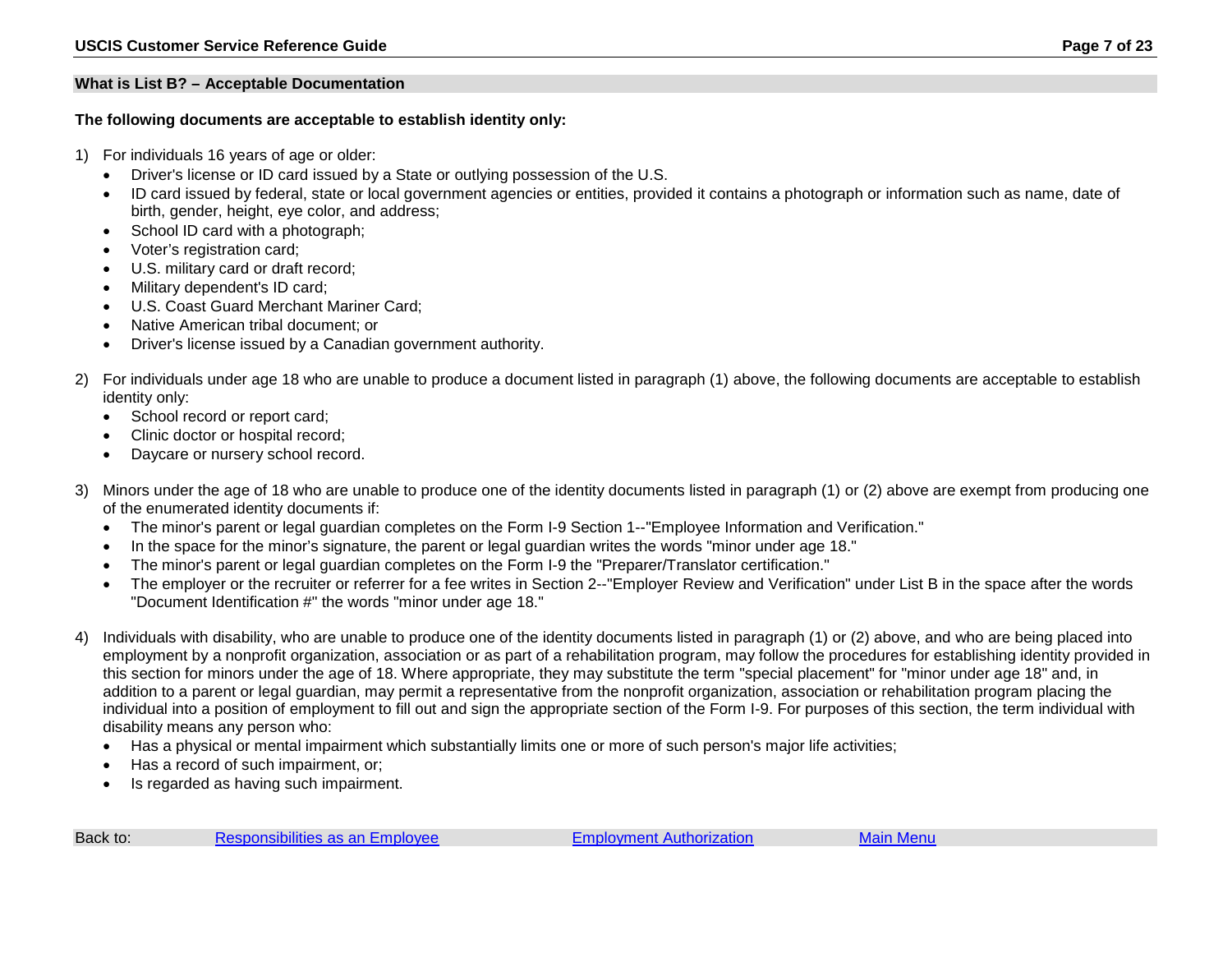#### <span id="page-7-0"></span>**What is List C? – Acceptable Documentation**

#### **The following are acceptable documents to establish employment authorization only:**

- Social Security Account Number card other than one that specifies on the face that the issuance of the card does not authorize employment in the U.S.;
- Certification of Birth Abroad issued by the Department of State (Form FS-545);
- Certification of Report of Birth issued by the Department of State (Form DS-1350);
- Original or certified copy of a birth certificate issued by a State, county, municipal authority, or territory of the U.S. bearing an official seal;
- Native American tribal document:
- U.S. Citizen ID Card (Form I-197);
- Identification Card for Use of Resident Citizen in the U.S. (Form I-179); or
- Employment authorization document issued by the Department of Homeland Security.

**Note to Representative**: To establish initial employment eligibility, a refugee may use Form I-94. Then, within 90 days of being hired, the refugee must present either: an unexpired Form I-766 or a Social Security card that does not display any employment restrictions. The refugee must also present a document which establishes the individual's identity. If an individual has been granted asylum, the individual must present a Form I-94 which indicates that the bearer has been granted asylum status. An asylee should also present a Social Security card, which does not display any employment restrictions, within 90 days of being hired.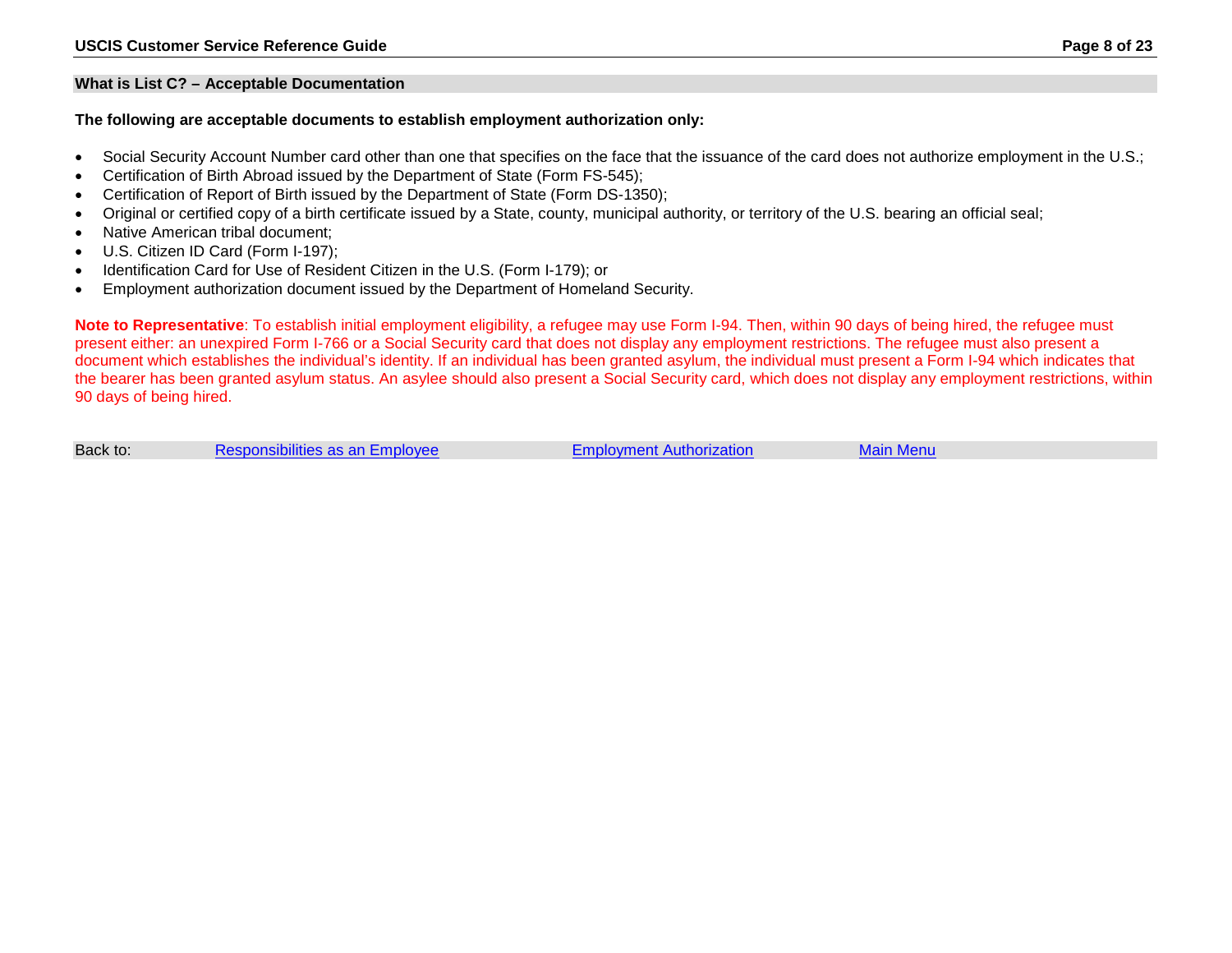#### <span id="page-8-0"></span>**Can the I-9 be filled out before a job is offered?**

An individual cannot complete a Form I-9 for an employer until after they have accepted the position.

#### <span id="page-8-1"></span>**Can my employer tell me what documents I must bring for verification?**

An employer cannot tell someone what documents to bring, but they can point out the list of acceptable documents shown on the back of the Form I-9.

It is only when an employee presents documents not appearing on the list that the employer may ask for additional proof of identity and/or employment authorization.

**Note to Representative**: A citizen and a non-citizen must be treated identically when completing the Form I-9.

#### <span id="page-8-2"></span>**Can photocopies of documents be accepted?**

No, photocopies of documents cannot be accepted for I-9 purposes. Employees must present original documents.

**Note to Representative**: The only exception is that a newly hired employee may present a certified copy of a birth certificate.

<span id="page-8-3"></span>**Is a receipt showing that the employee has filed for a new employment authorization document acceptable as evidence of continuing eligibility for employment?** 

The employer may not accept a receipt showing that the employee has filed for an extension or an initial document.

Receipts for applications for employment authorization can only be accepted as evidence of continuing eligibility to be employed in cases where the original document has been lost, stolen, or mutilated. In these cases, the previous document must still have been otherwise valid (still would have been within the validity period previously granted if not lost, stolen, etc.) and the employee must provide the valid replacement document within 90 days.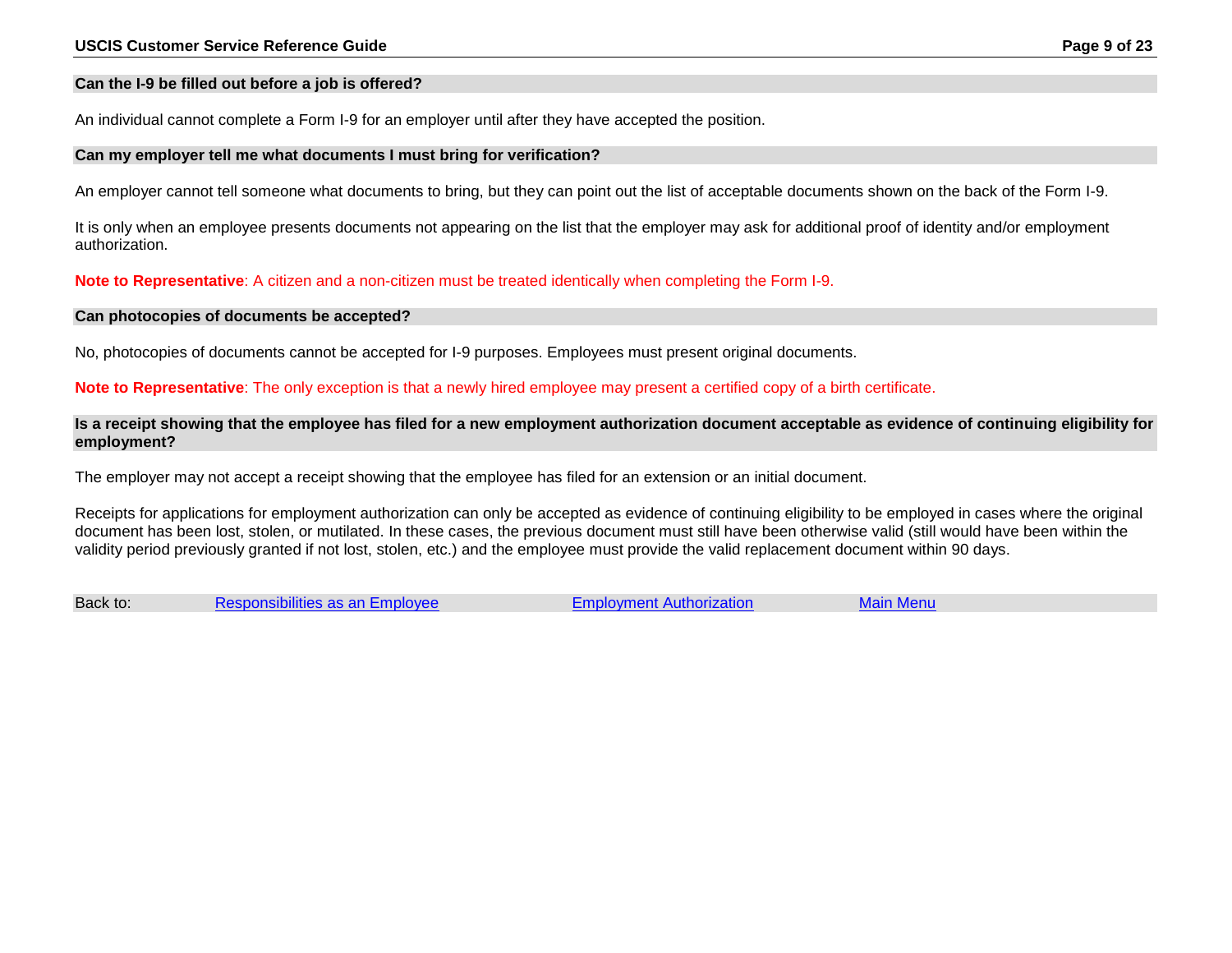#### <span id="page-9-0"></span>**Are there any special exceptions for people in a certain status?**

The only exception of the requirement to provide one of the documents listed in list A, or one from both Lists B and C, is for the initial hiring of an applicant in refugee status.

#### **(THE FOLLOWING DOES NOT RELATE TO ASYLEES; THIS EXCEPTION IS FOR REFUGEES ONLY)**

An individual granted refugee status will be issued a Form I-94 indicating refugee status. The employer can use this to verify employment and identity as long as the employee presents:

- The departure portion of Form I-94 containing an unexpired refugee admission stamp, which is designated for purposes of this section as a receipt for the Form I-766, or
- A Social Security card that contains no employment restrictions,

**And** within 90 days of the hire or, in the case of verification, the date employment authorization expires, presents either

- An unexpired Form I-766, or
- A Social Security card that contains no employment restrictions and a document described under list (B).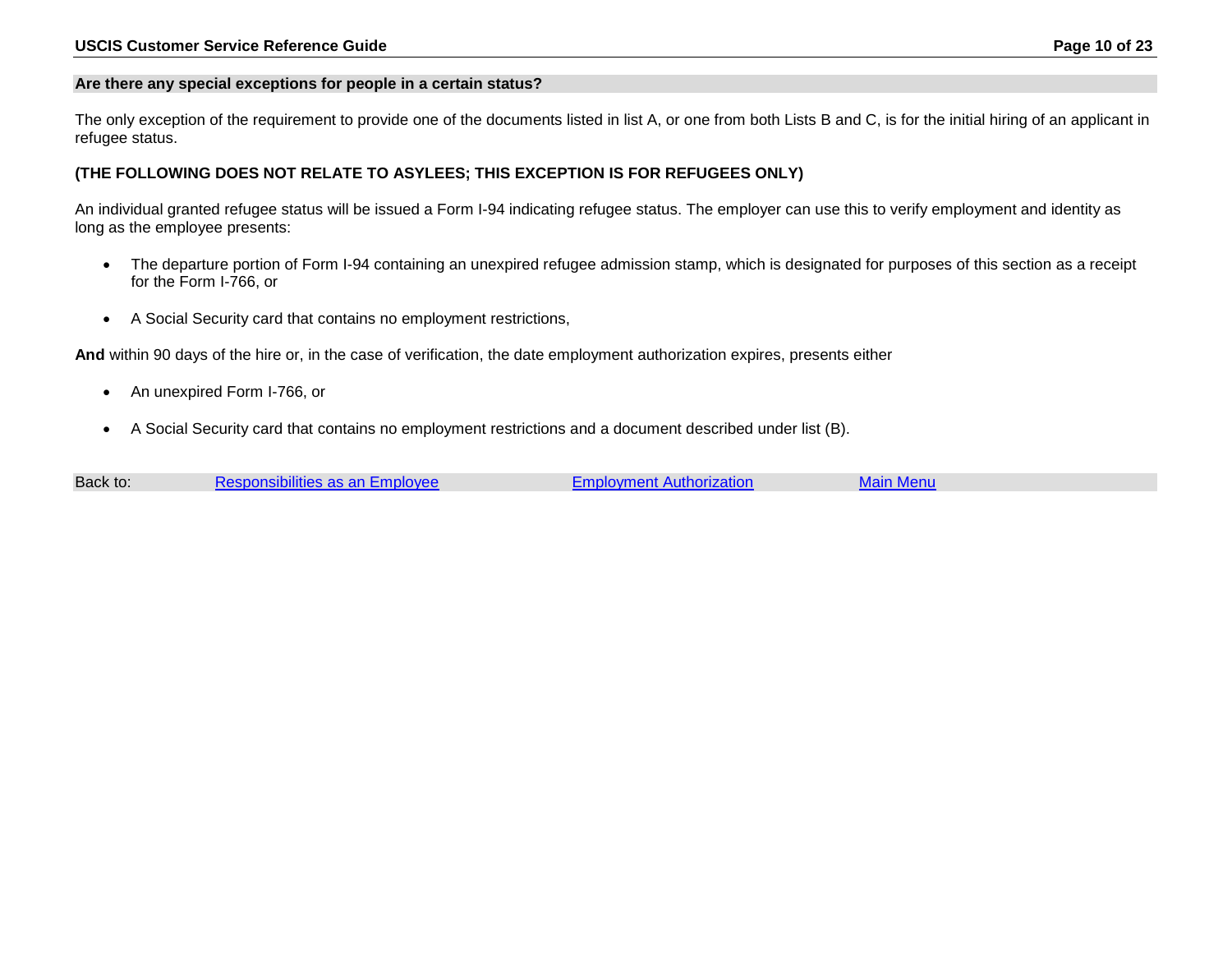# <span id="page-10-0"></span>**Chapter 4 Filing an Application for Employment Authorization**

#### **OVERVIEW**

To apply for an employment authorization document, the customer begins the process by filing a Form I-765, Application for Employment Authorization. Form I-765 can only be filed by certain customers. Employment authorization is granted based upon a person's immigration status in the U.S.

- FAQs about the Combined EAD- [Advance Parole card for those with a pending adjustment of status application](#page-11-0)
- [FAQs about Employment Authorization Document \(EAD\)](#page-14-0)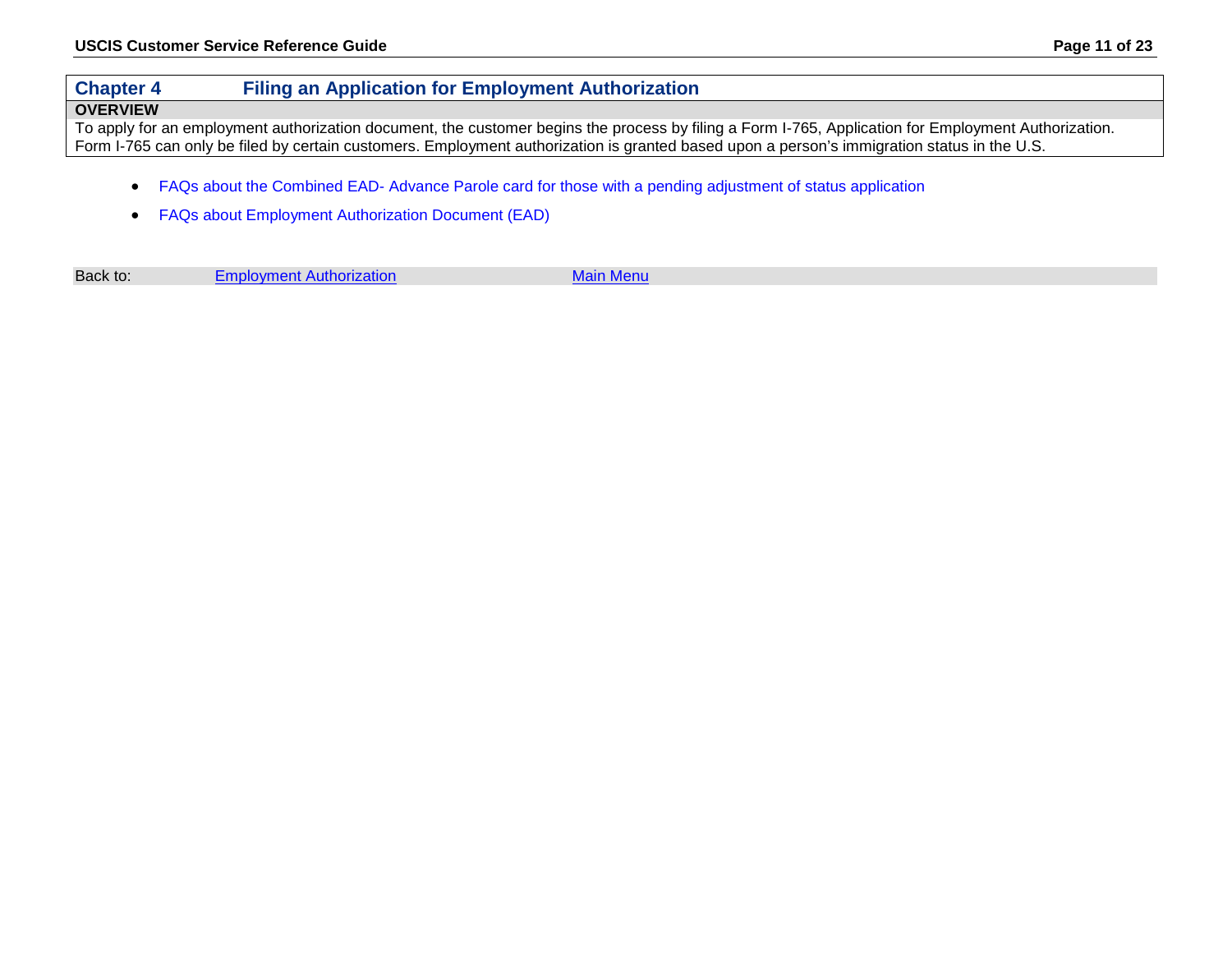#### <span id="page-11-0"></span>**FAQs about the Combined EAD- Advance Parole card for those with a pending adjustment of status application**

- [What is the Combined Employment Authorization and Advance Parole Card?](#page-12-0)
- [How do I apply for the combined EAD-Advance Parole card?](#page-12-1)
- [How long is the combined EAD-Advance Parole card valid?](#page-12-2)
- [Do I have to request a combined EAD-Advance Parole card when I apply for adjustment of status?](#page-12-3)
- [If I receive a combined card, does that guarantee my re-entry into the U.S. if I travel?](#page-13-0)
- [How much does the combined card cost?](#page-13-1)
- [Will USCIS still issue separate EAD and travel authorization documents?](#page-13-2)
- [What if I already have an EAD or a travel document?](#page-13-3)
- [If I lose or damage my combined card, how do I get another one?](#page-13-4)

| Back to:<br><b>Filing an Application</b><br><b>Main Menu</b><br>Emplovment Authorization |  |
|------------------------------------------------------------------------------------------|--|
|------------------------------------------------------------------------------------------|--|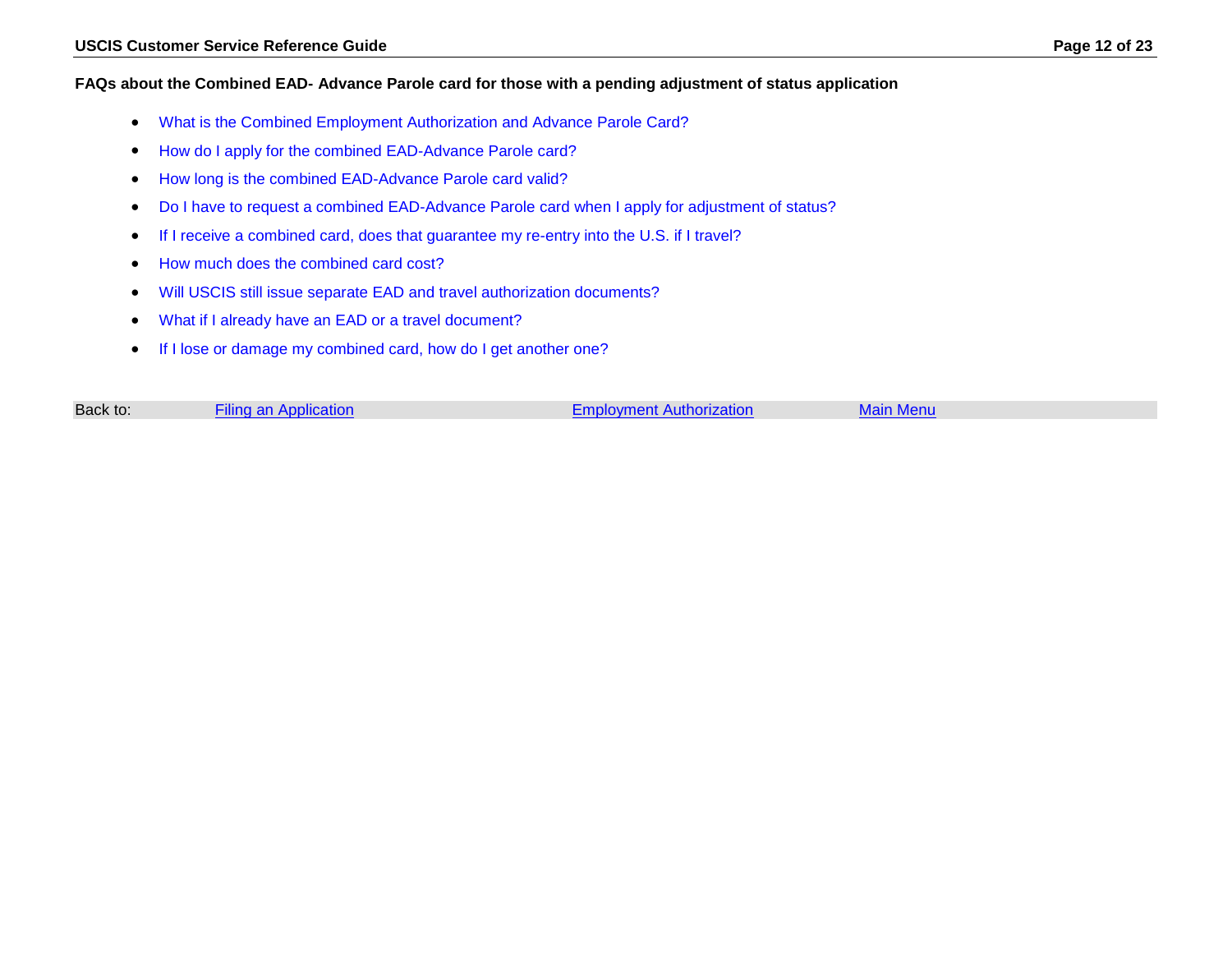#### <span id="page-12-0"></span>**What is the Combined Employment Authorization and Advance Parole Card?**

Effective February 14, 2011 USCIS will begin issuing employment and travel authorization on a single card for applicants filing Form I-485, Application to Register Permanent Residence or Adjust Status. The card is identical to the current Employment Authorization Document (EAD) but will include text that reads, "Serves as I-512 Advance Parole." The new card will serve as both employment authorization and a travel document with this endorsement.

Employers may accept a combined EAD with Advance Parole endorsement as a List A document for completion of Form I-9, Employment Eligibility Verification.

#### <span id="page-12-1"></span>**How do I apply for the combined EAD-Advance Parole card?**

You may receive this card when you file Form I-765, Application for Employment Authorization, and Form I-131, Application for Travel Document, concurrently with or after filing Form I-485, Application to Register Permanent Residence or Adjust Status. You must file the Form I-765 and I-131 at the same time in order to receive a combined EAD-Advance Parole card. Please ensure that you enter your name and address exactly the same on both forms.

#### <span id="page-12-2"></span>**How long is the combined EAD-Advance Parole card valid?**

The combined travel and employment authorization card will be valid for one year, if the applicant's immigrant visa is currently available. If the immigrant visa is not currently available, then the combined card will be valid for two years.

#### <span id="page-12-3"></span>**Do I have to request a combined EAD-Advance Parole card when I apply for adjustment of status?**

No. If you submit Form I-765 and I-131 concurrently with your Form I-485, and you are granted both benefits, you will receive a combined EAD-Advance Parole card.

You may also request a combined card while your adjustment of status application is pending, if you did not request if at the time you filed your Form I-485. When you make the request, you must submit Form I-765, Form I-131, and the Notice of Action (Form I-797C) for your Form I-485 at the same time. Form I-797C will show that you filed your Form I-485 on or after July 30, 2007. If you filed Form I-485 before July 30, 2007 (or before August 18, 2007 for employment-based cases), you may also request a combined card; however, Forms I-765 and I-131 must be filed with the correct filing fees.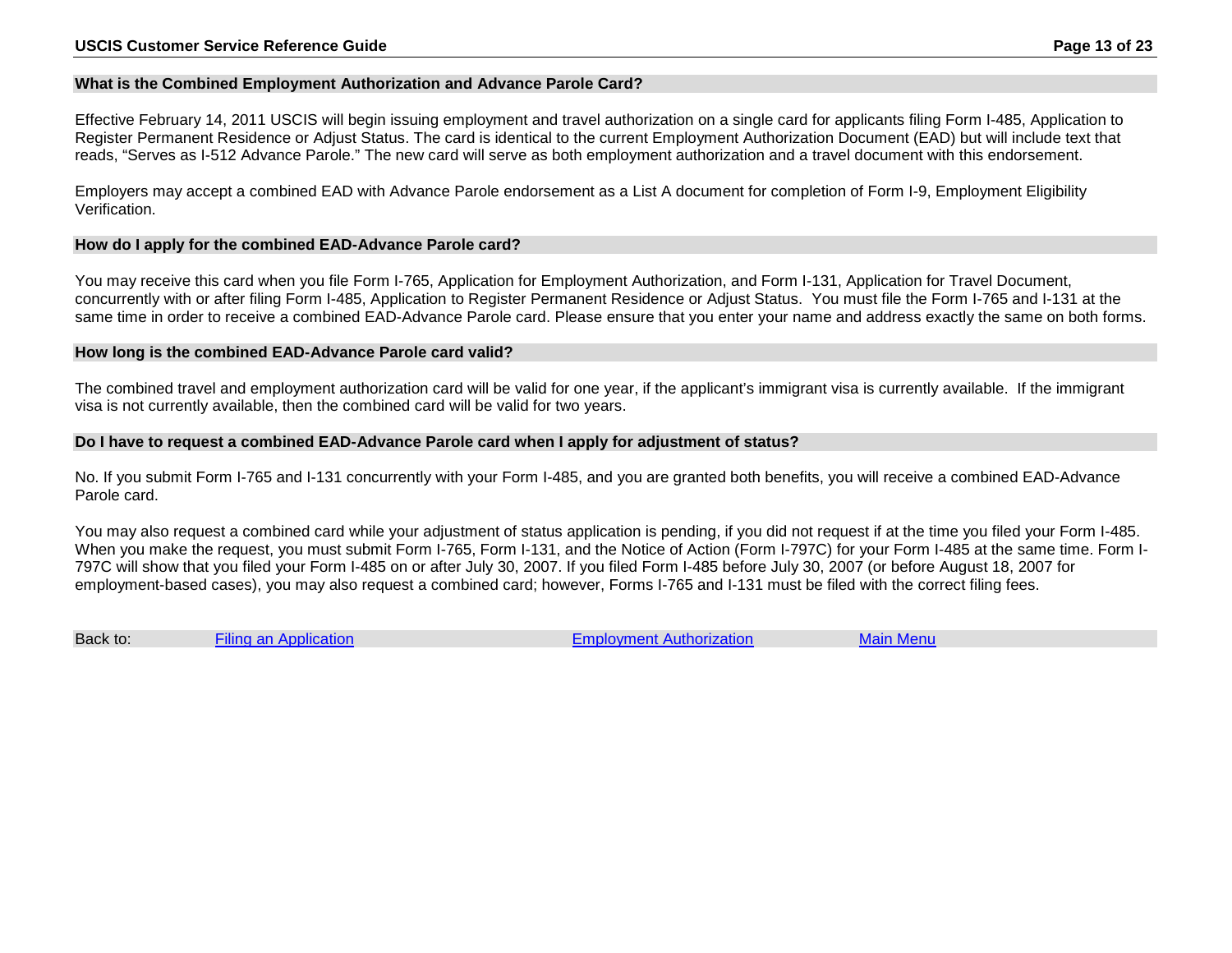#### <span id="page-13-0"></span>**If I receive a combined card, does that guarantee my re-entry into the U.S. if I travel?**

As with the current advance parole document, obtaining a combined card allows an adjustment applicant to travel abroad and return to the U.S. without abandoning the pending adjustment of status application. Upon returning to the U.S., you must present the card to request parole through the port-of-entry. The parole decision is made at the port-of-entry. If you have been unlawfully present in the U.S., and subsequently depart and seek re-entry through a grant of parole, you may be inadmissible and ineligible to adjust your status.

#### <span id="page-13-1"></span>**How much does the combined card cost?**

If you submitted an application for adjustment of status on or after July 30, 2007 (or on or after August 18, 2007, for employment-based cases), you will pay only one fee to file Form I-485, Form I-765, and Form I-131. The fee for Form I-485 is \$1,070, and there is no separate fee for Forms I-765 and I-131 associated with a Form I-485. For those cases that were filed under the old fee structure, the costs for the combined card will equal the combined costs of filing Form I-765 and I-131, which is a total of \$740.

#### <span id="page-13-2"></span>**Will USCIS still issue separate EAD and travel authorization documents?**

Yes. USCIS will continue to issue separate EAD and Advance Parole documents for many situations. For example, you will receive an EAD without permission to travel if you do not request advance parole or if your Form I-765 is approved but your Form I-131 is denied.

#### <span id="page-13-3"></span>**What if I already have an EAD or a travel document?**

If your travel document and EAD card have different expiration dates, it may not benefit you to apply for a combined card, unless both documents are about to expire or the EAD is about to expire and the Advance Parole document is for a single entry only. If you decide to apply for a combined card by filing Forms I-765 and I-131 simultaneously, do not apply more than 120 days before your current EAD expires.

#### <span id="page-13-4"></span>**If I lose or damage my combined card, how do I get another one?**

You must file Forms I-765 and I-131, concurrently, with the appropriate fees. Although applicants who file under the current fee structure obtain their first card at no cost, they are required to pay the current fees for any card that is lost or damaged.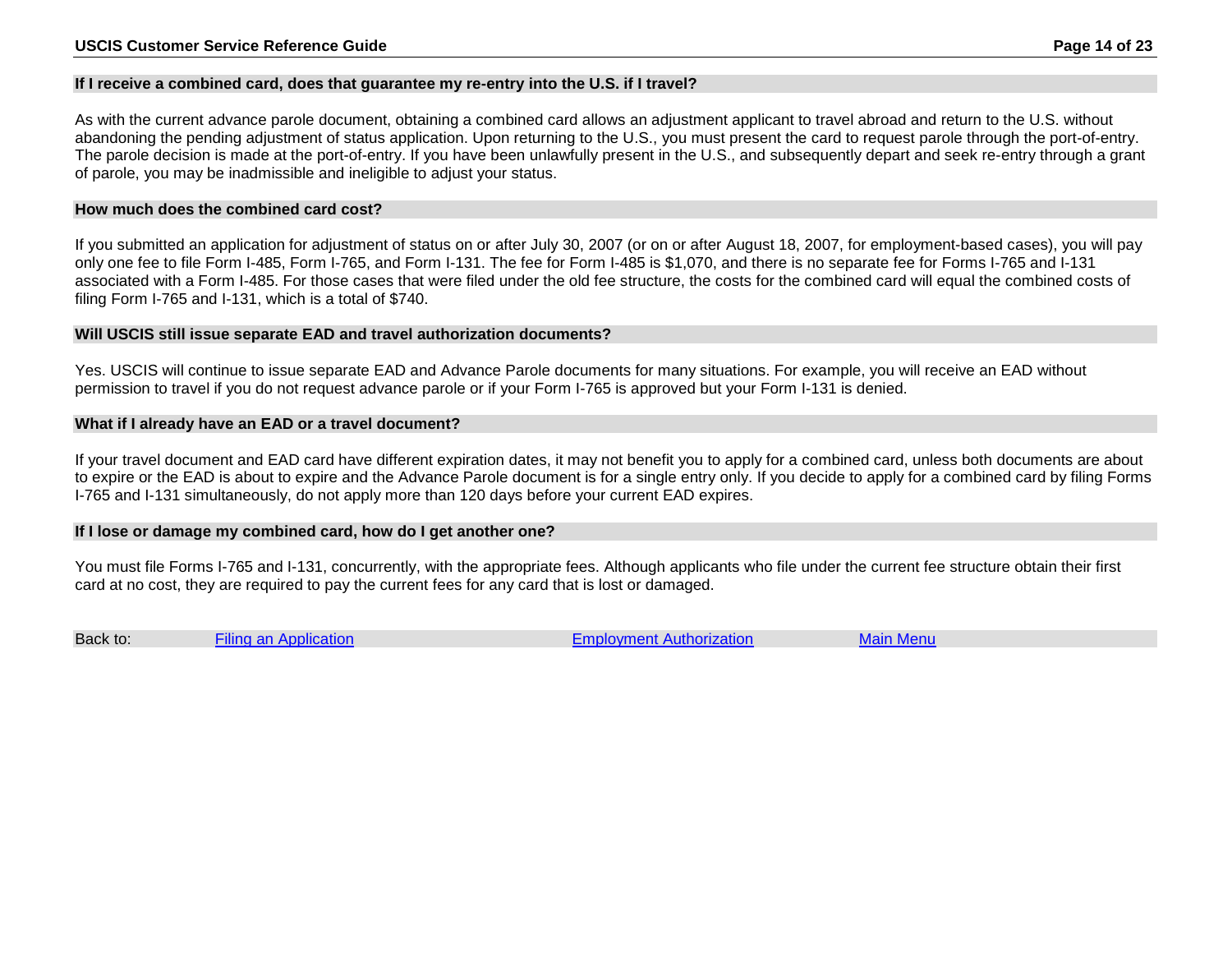#### <span id="page-14-0"></span>**FAQs about Employment Authorization Document (EAD)**

- [What is an Employment Authorization Document \(EAD\)?](#page-15-0)
- [Why does my new Employment Authorization Document \(EAD\) look different than my prior one?](#page-15-1)
- [How do I know if I can get an Employment Authorization Document \(EAD\)?](#page-15-2)
- [How do I apply for or renew an Employment Authorization Document \(EAD\)?](#page-15-3)
- [When should I file for a renewal of my Employment Authorization Card \(EAD\)?](#page-16-0)
- [Under the "I am applying for" area of the form, there are three different blocks. Which one should I check?](#page-16-1)
- [For question 16, how do I know for which category I should apply?](#page-17-0)
- [Do I have to submit photos with the Form I-765?](#page-17-1)
- [Do I need to submit a "signature card," I-765A, with my I-765 application?](#page-18-0)
- [How long does USCIS have to make a decision on my Application for Employment Authorization?](#page-18-1)
- [Can I get a Social Security card after I get my Employment Authorization Document \(EAD\)?](#page-19-0)
- [What if my Employment Authorization Document \(EAD\) has incorrect information on it when I receive it?](#page-19-1)
- [Who is eligible for an Employment Authorization Document \(EAD\) that is valid for two years?](#page-19-2)
- [When will applicants expect to receive the new two-year Employment Authorization Document \(EAD\)?](#page-19-3)
- [Will applicants get a two-year Employment Authorization Document \(EAD\) when they file an I-765 with their I-485 adjustment of status](#page-20-0)  [application?](#page-20-0)
- [How will USCIS decide whether to issue an Employment Authorization Document \(EAD\) valid for one or two years?](#page-20-1)
- [If I am filing for a replacement Employment Authorization Document \(EAD\), how long is the EAD valid?](#page-20-2)
- [Why is USCIS changing the validity period for some Employment Authorization Documents \(EADs\)?](#page-20-3)
- [When I file Form I-765, how long will it take to receive a decision?](#page-20-4)
- [Will the new Employment Authorization Document \(EAD\) affect my current valid EAD card?](#page-20-5)
- [Why USCIS redesigned the Employment card?](#page-21-0)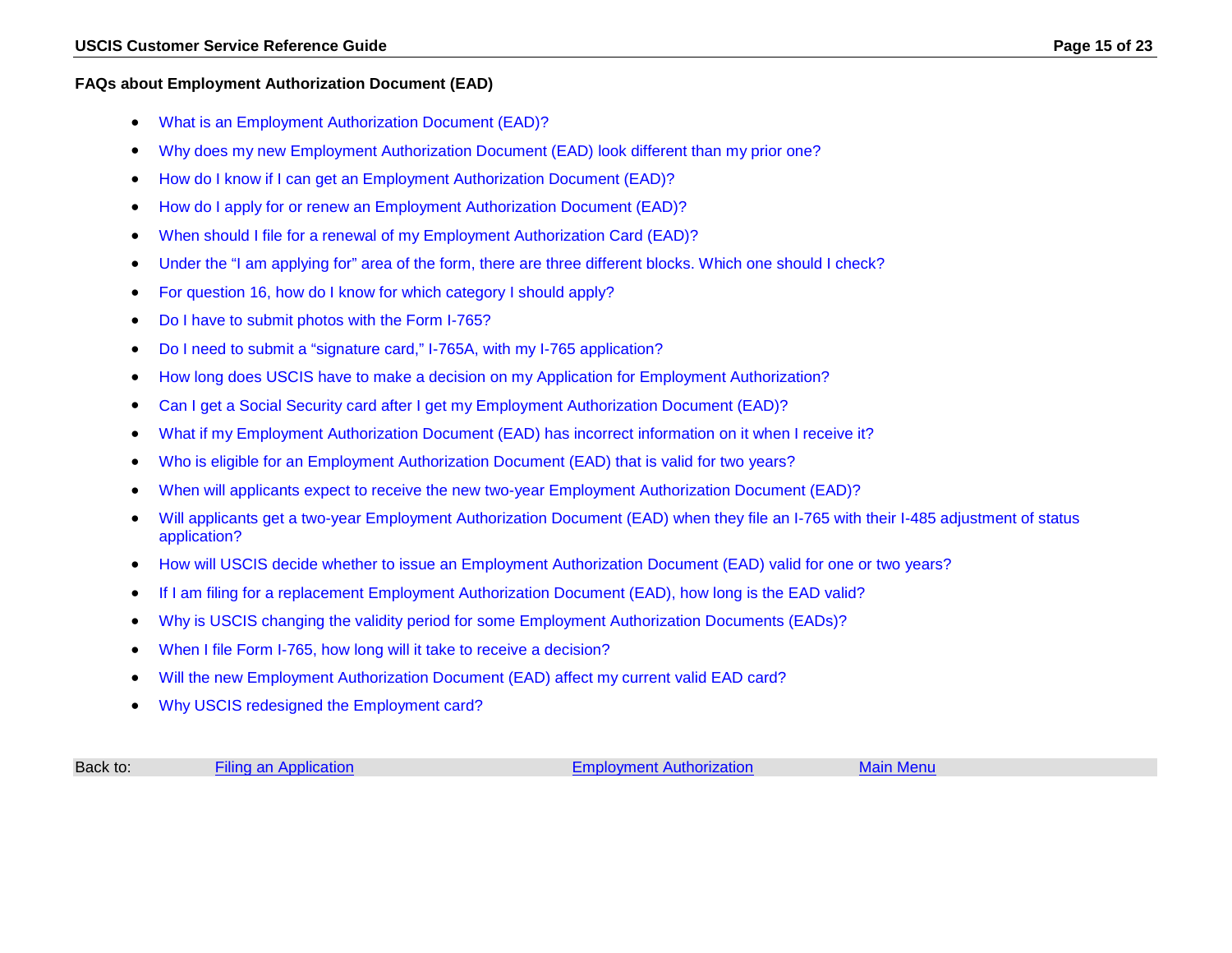#### <span id="page-15-0"></span>**What is an Employment Authorization Document (EAD)?**

Certain aliens who are temporarily in the United States may file a Form I-765, Application for Employment Authorization, to request an EAD, which authorizes them to work legally in the U.S. during the time the EAD is valid.

#### <span id="page-15-1"></span>**Why does my new Employment Authorization Document (EAD) look different than my prior one?**

USCIS has enhanced the EAD with new security features to reduce fraud. This is part of USCIS's ongoing efforts to improve the integrity of the immigration process. USCIS will replace EADs already in circulation with the new security enhanced EADs as individuals apply for the renewal or replacement of their current EAD.

#### <span id="page-15-2"></span>**How do I know if I can get an Employment Authorization Document (EAD)?**

Whether you can obtain, or even if you need, an EAD depends upon what status you have in the United States or, many times, if you have filed or are filing for certain other benefits.

- If you are in, or want to be in, a valid nonimmigrant category, including a NATO category, please refer to the "Nonimmigrant Services" section.
- If you are an asylee or refugee, please refer to the "Services for Asylees and Refugees" section.
- If you have, or are filing for, Temporary Protected Status (TPS), please refer to the "Temporary Protected Status" section.
- If you are filing a Form I-485, Application for Permanent Resident Status, you can apply for employment authorization at the same time you file your I-485 or at any time while your I-485 is pending.
- If you are filing, or have filed for political asylum on Form I-589, please refer to "Special Programs and Services" section.
- You may also be able to apply for employment authorization if:
	- o You have been granted deferred action by USCIS or ICE,
	- o You have been granted voluntary return under the Family Unity program, or
	- o You are under an order of supervision issued after receiving a final order of deportation or removal from an immigration court.

#### <span id="page-15-3"></span>**How do I apply for or renew an Employment Authorization Document (EAD)?**

To apply for or renew an Employment Authorization Document, use USCIS [Form I-765,](http://www.uscis.gov/forms/I-765) which can be obtained by downloading it from the USCIS website.

**Note to Representative**: E- filing may also be available on certain categories on the I-765. Please refer to Volume [3, Getting Ready to File,](http://161.214.179.213/gateway/ivrscripts/volume3/Volume3.pdf) if the caller has questions about e-filing.

**Note to Representative**: If the customer is calling about employment authorization under the Family Unity Program, employment authorization can be obtained and extended by filing [Form I-817, Application for Family Unity Benefits.](http://www.uscis.gov/i-817) It is not necessary to file a Form I-765. Please advise the customer to read the instructions to Form I-817 carefully

| Back to: | Filing an Application |  |
|----------|-----------------------|--|
|----------|-----------------------|--|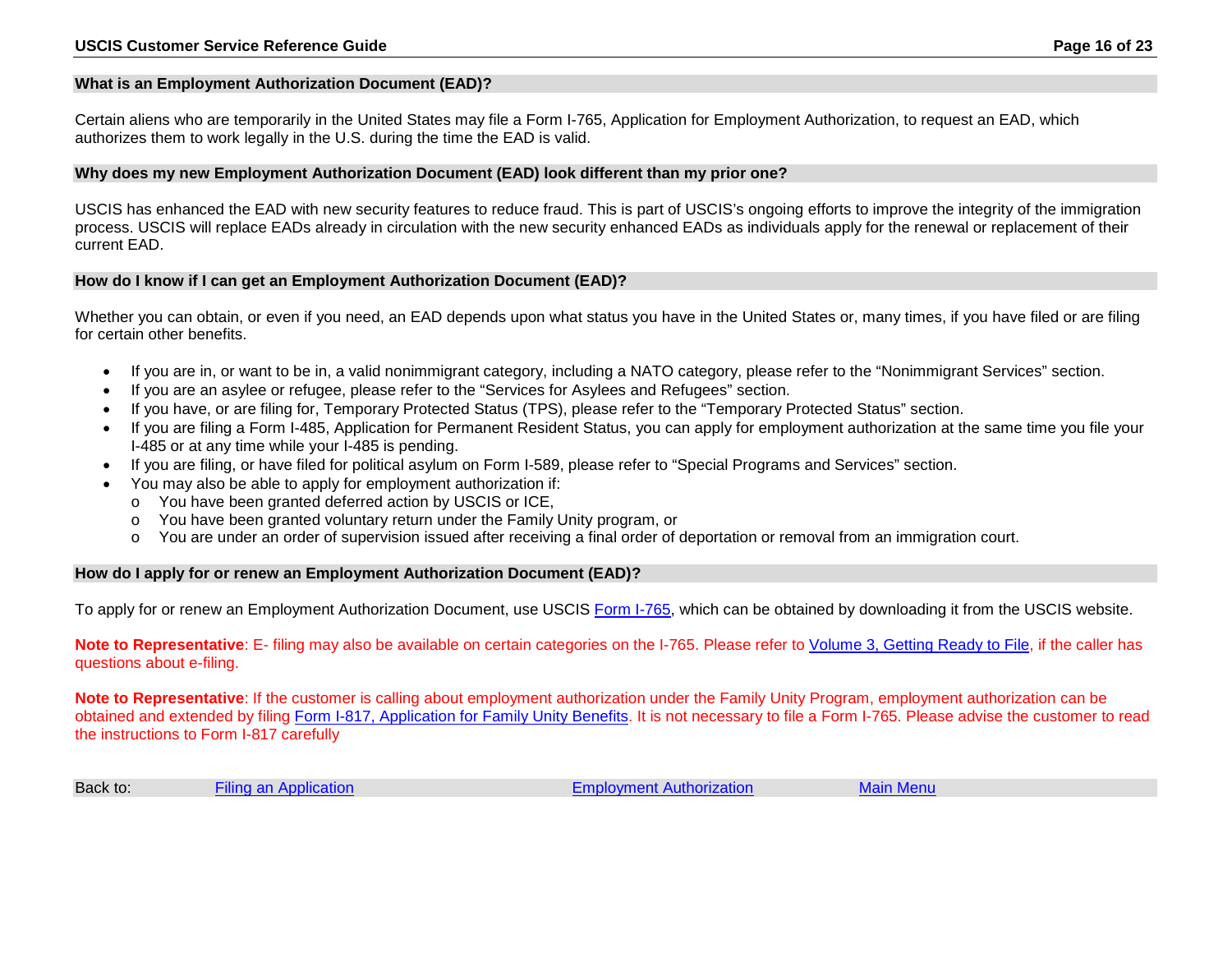#### <span id="page-16-0"></span>**When should I file for a renewal of my Employment Authorization Card (EAD)?**

You should not file more than 120 days before the expiration date shown on your current employment authorization document; however, you should file 90 days before the expiration date.

#### <span id="page-16-1"></span>**Under the "I am applying for" area of the form, there are three different blocks. Which one should I check?**

- Initial EAD (this is your first application under a specific category),
- A Renewal EAD (an extension of previously granted employment authorization), or
- A Replacement EAD (to replace a lost, mutilated, or destroyed EAD, or to update information, such as a name change on the EAD),

#### Initial EAD

An application for an initial EAD is one in which the applicant is filing for an EAD under a specific category for the first time. For example, if the applicant previously had an EAD under the Form I-765(c)(8) category and is now filing under the (a)(5) category, the application is considered an initial application because it is the first one filed under the new category (a)(5), even though they had been issued a previous card under a different category. Each applicant who is required to have an EAD must have it in their possession before they can begin working.

#### Renewal EAD

An application for a renewal EAD is one in which the applicant is filing for an extension of his/her EAD under the same category as he or she previously had. Except for applicants in refugee or asylee status, each person must have a valid card in their possession to be eligible to continue working. Therefore, it is important to stress that renewal EADs should be filed at least 90 days before the expiration of the old EAD in order to avoid lapses in employment.

#### Replacement EAD

An application for a replacement EAD is filed if a card has been lost, stolen, or mutilated, or when the previously issued card contains erroneous information, such as a misspelled name or name change. If an application for a replacement EAD is approved, the replacement EAD will have the same dates and category as the EAD that was lost, stolen, etc.

Persons applying for replacement documents can present the receipt for the I-765 as evidence of employment eligibility but must produce a valid card within 90 days of showing the receipt.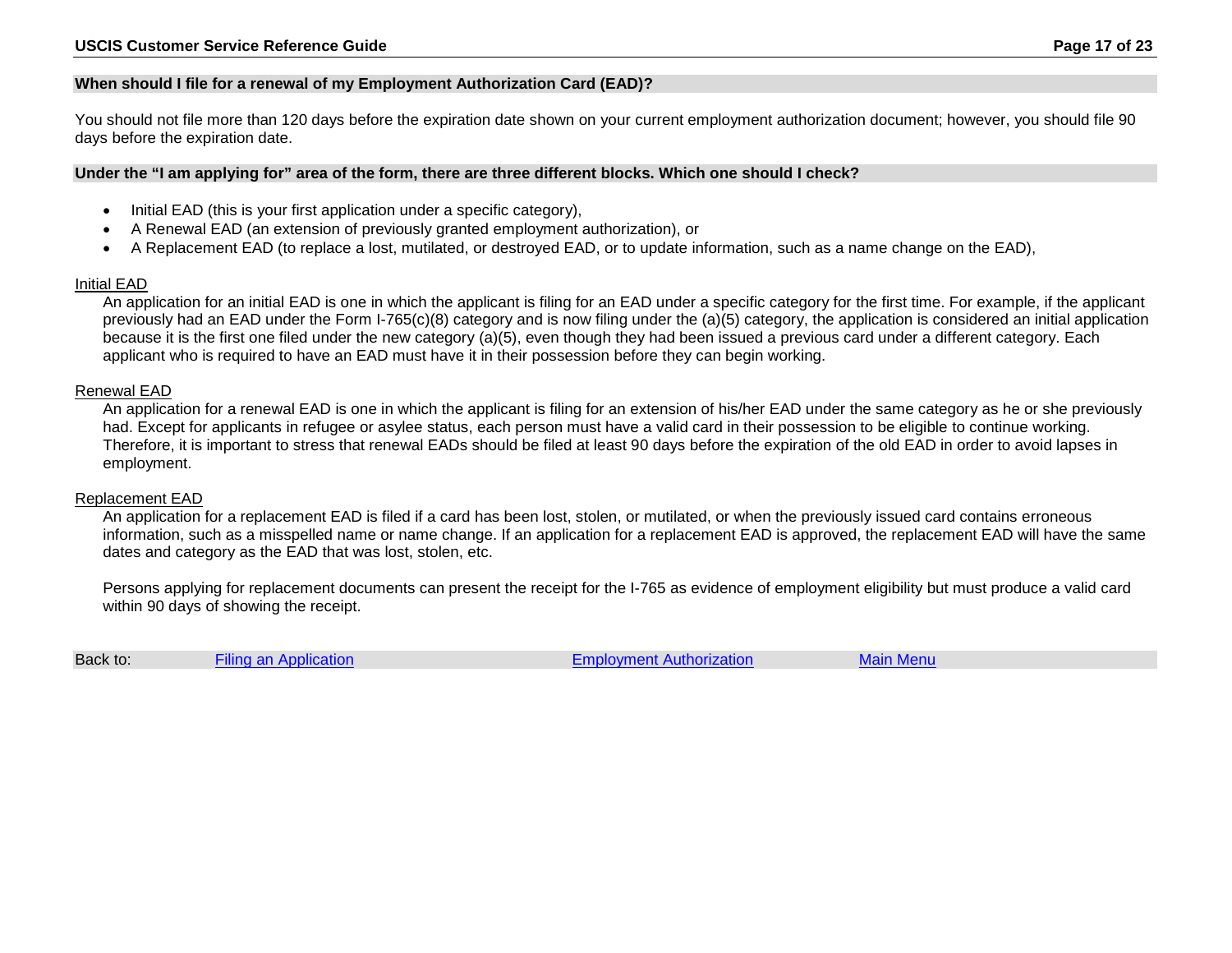#### <span id="page-17-0"></span>**For question 16, how do I know for which category I should apply?**

- If you are filing for Consideration of Deferred Action for Childhood Arrivals, file under category (c)(33)
- If you are an asylee, file under category  $(a)(5)$
- If you are a refugee, file under category  $(a)(3)$
- If you were paroled as a refugee, file under category (a)(4)
- If you were paroled in the public interest, file under category  $(c)(11)$
- If you are filing for Temporary Protected Status (TPS), file under category (c)(19)
- If you have been granted TPS, file under category (a)(12)
- If you are filing a Form I-485, Application for Permanent Resident Status, file your I-765 under category (c)(9)
- If you are filing, or have filed for political asylum on Form I-589, please refer to Volume 4.4.3.5, Special Programs and Services before filing. If it appears you can file for employment authorization, file under category (c)(8)
- You may also be able to apply for employment authorization if:
	- $\circ$  You have been granted deferred action by USCIS or ICE, file under category (c)(14)
	- o You have been granted voluntary return under the LIFE Act Family Unity program, file under category (a)(14)
	- o You are under an order of supervision issued after receiving a final order of deportation or removal from an immigration court, file under category (c)(18)
	- $\circ$  You have been granted withholding of deportation by an Immigration Court, file under category (a)(10)
- Beginning May 26, 2015, H-4 spouses of certain H1B nonimmigrant's who are seeking employment-based lawful permanent resident status are eligible to apply for work authorization (**Note to Representative**: For more information see [Volume 4.4.1: As an H1B, can my family come with me?](http://161.214.179.213/gateway/ivrscripts/volume4/volume4.4.1.pdf#page=68)  [Can they work or go to school?](http://161.214.179.213/gateway/ivrscripts/volume4/volume4.4.1.pdf#page=68)
	- o File under category (c)(9) if you are filing a Form I-485, Application for Permanent Resident Status, with the Form I-765, or if you have already filed the Form I-765;
	- o File under category (c)(26) if your H-1B spouse is the beneficiary of:
		- An approved Form I-140; OR
		- Form I-140 that was filed 365 days prior to the end of the H-1B's sixth year and Form I-140 is still pending; OR
		- A labor certification application filed with the Department of Labor 365 days prior to the end of the H-1B's sixth year and the labor certification application is either still pending or was approved and timely filed with Form I-140;

For these and other categories, please follow the instructions to Form I-765.

**Note to Representative**: E- filing may also be available on certain categories on the I-765. Please refer to the "Getting Ready to File" guide, if you have questions about e-filing.

#### <span id="page-17-1"></span>**Do I have to submit photos with the Form I-765?**

Yes, you must submit two standard passport-style photos. The photos must have been taken no earlier than 30 days prior to the date you file the I-765. Please see the Form I-765 for the required specifications for the photos.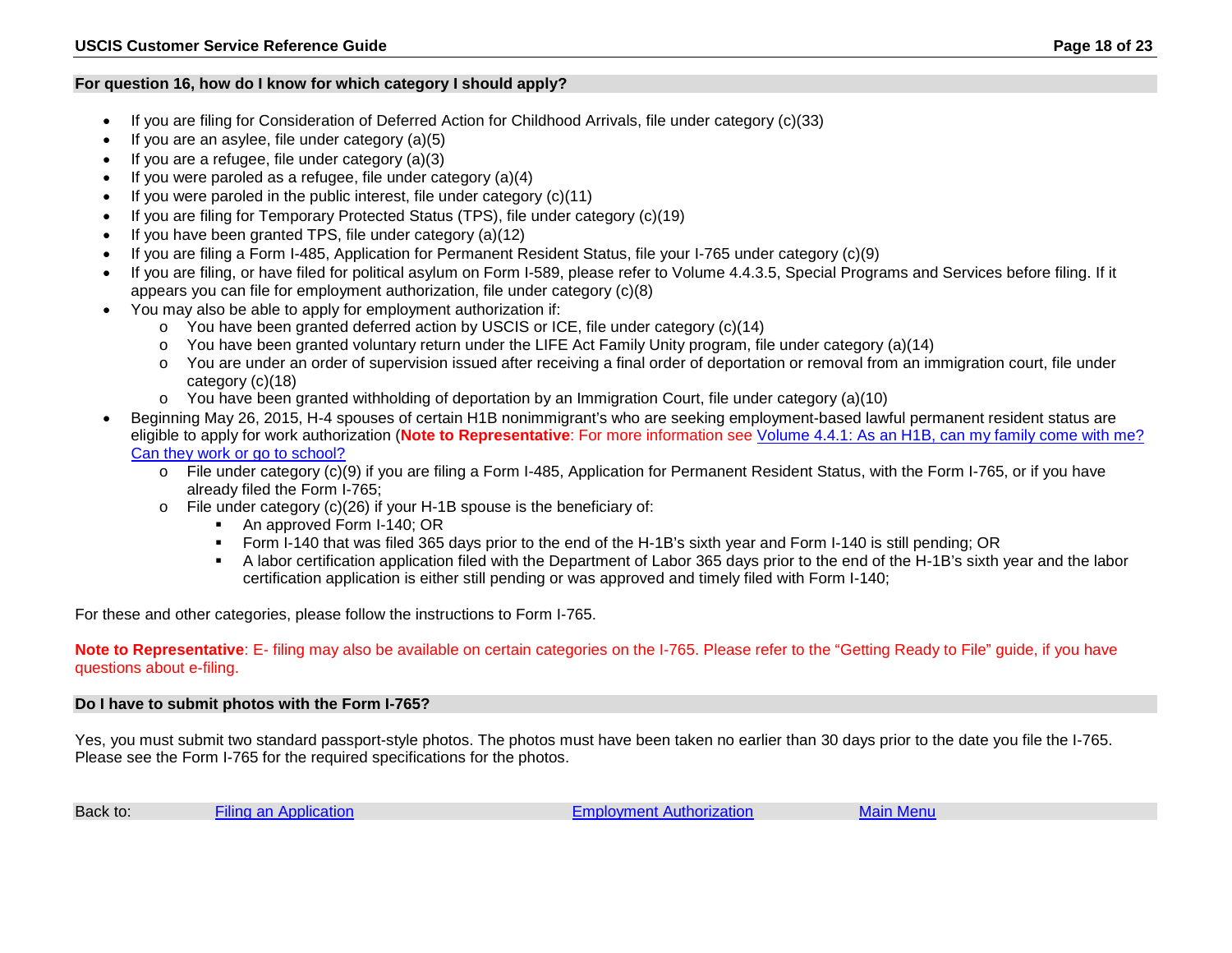#### <span id="page-18-0"></span>**Do I need to submit a "signature card," I-765A, with my I-765 application?**

No, the signature card is no longer required as part of the filing process.

#### <span id="page-18-1"></span>**How long does USCIS have to make a decision on my Application for Employment Authorization?**

The required times in which USCIS must make a decision on an I-765 are:

- Ninety (90) days of receipt of applications filed under categories other than initial asylum-based, or
- Thirty (30) days if filing based upon a pending asylum case and filing for an initial EAD.

One exception to this rule is if USCIS requires additional evidence. The processing time limit is extended by the amount of time it takes for you to receive the request for evidence and respond to it. Also, the processing time is extended when a request for evidence is issued for any Form filed concurrently with the I-765.

If USCIS has to send out a Request for Evidence, the processing "clock" stops. The maximum allowed time to submit evidence is 12-weeks. Once USCIS receives your response, the processing "clock" starts up again.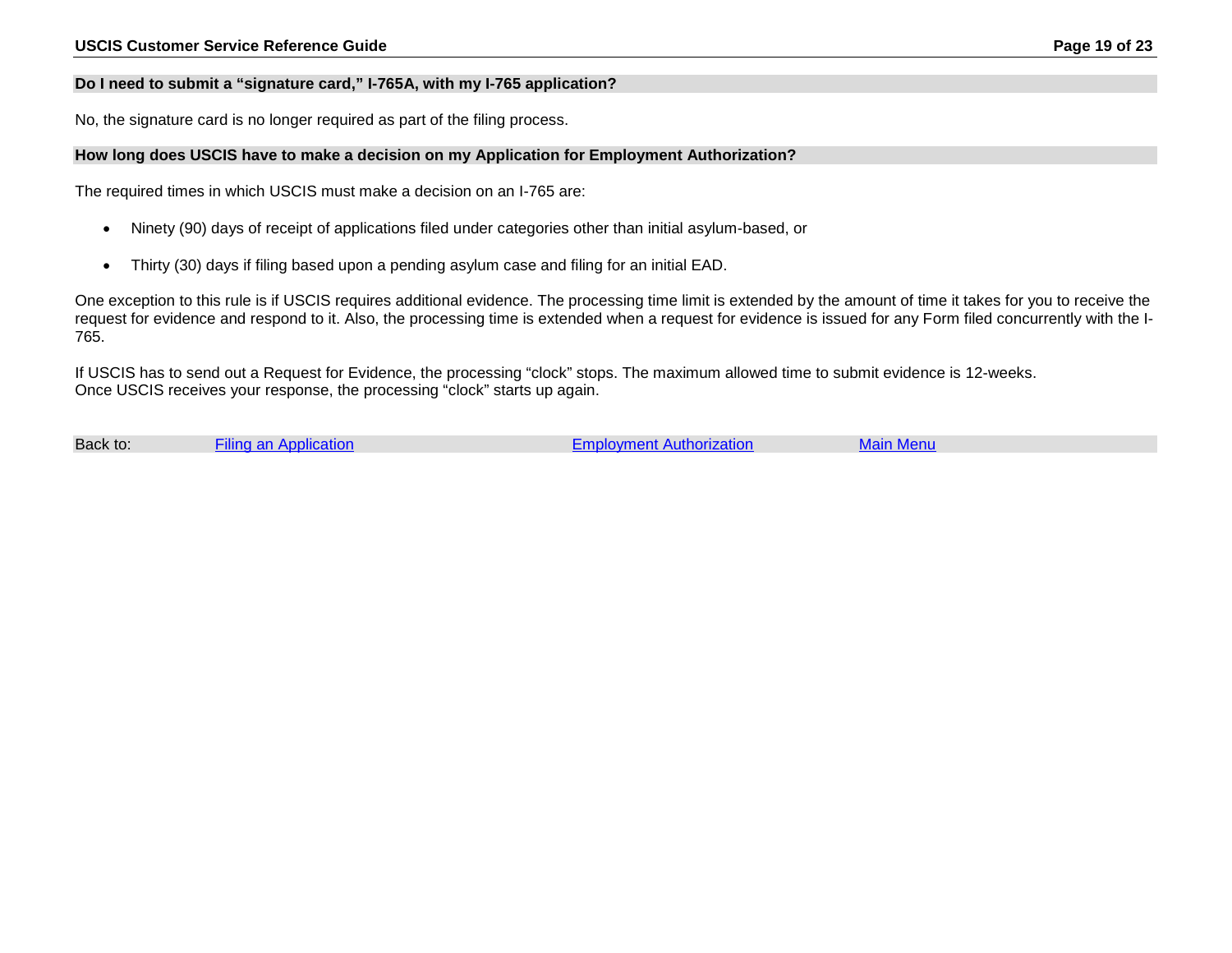#### <span id="page-19-0"></span>**Can I get a Social Security card after I get my Employment Authorization Document (EAD)?**

In most cases, you can apply for a Social Security card after you receive an employment authorization document. You will need another type of officially issued photo identification, a passport, I-94 bearing a stamp of refugee or asylee status and/ or driver's license.

For more information about how to apply for a Social Security card, please call the Social Security Administration at 1-800-772-1213.

#### <span id="page-19-1"></span>**What if my Employment Authorization Document (EAD) has incorrect information on it when I receive it?**

For help with this question, please call our toll-free number: 1-800-375-5283.

#### <span id="page-19-2"></span>**Who is eligible for an Employment Authorization Document (EAD) that is valid for two years?**

The two-year EAD is only available to pending adjustment applicants who are currently unable to adjust status because an immigrant visa number is not currently available. In order to be eligible for an EAD with a two year validity period, an applicant's I-140, Immigrant Petition for Alien Worker, must be approved.

#### <span id="page-19-3"></span>**When will applicants expect to receive the new two-year Employment Authorization Document (EAD)?**

Applicants filing Form I-765 began receiving their two-year EAD after June 30, 2008.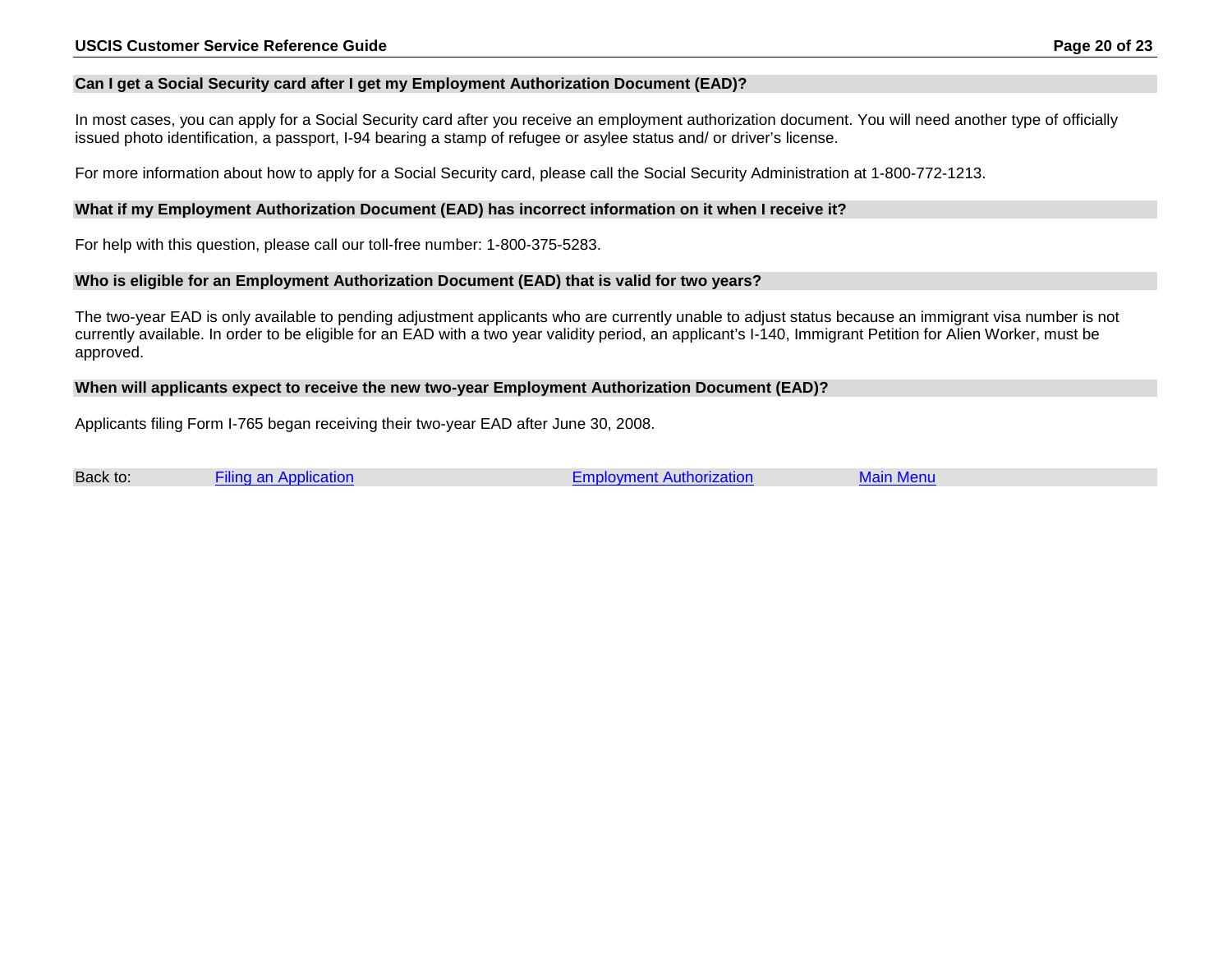#### <span id="page-20-0"></span>**Will applicants get a two-year Employment Authorization Document (EAD) when they file an I-765 with their I-485 adjustment of status application?**

Generally, no. Initial EAD filings will generally receive an EAD that is valid for one year because they are usually submitted with the Form I-485 which can only be filed when there is an immigrant visa number immediately available to the individual. Applicants are only eligible for a two-year EAD if their immigrant visa availability date retrogresses (i.e., when actual demand for visa numbers exceeds forecasted supply) after the Form I-485 is filed. If an immigrant visa number is available, USCIS will grant the one-year EAD.

#### <span id="page-20-1"></span>**How will USCIS decide whether to issue an Employment Authorization Document (EAD) valid for one or two years?**

USCIS will decide whether to renew an EAD for either a one or two-year validity period based on the most recent [Department of State Visa Bulletin.](http://travel.state.gov/content/visas/english/law-and-policy/bulletin.html) If an applicant's visa number has retrogressed and is unavailable, USCIS may issue a renewal EAD valid for two years. USCIS will continue to issue the EAD in one-year increments when the Department of State Visa Bulletin shows an employment-based preference category is current as a whole or the applicant's priority date is current.

#### <span id="page-20-2"></span>**If I am filing for a replacement Employment Authorization Document (EAD), how long is the EAD valid?**

If an individual requests to replace an EAD that has not expired, USCIS will issue a replacement EAD that is valid through the same date as the previously issued EAD. However, if the previous EAD has expired, USCIS will process the request for a renewal EAD and determine the appropriate validity period based on the [Department of State Visa Bulletin](http://travel.state.gov/content/visas/english/law-and-policy/bulletin.html) and the applicant's priority date.

#### <span id="page-20-3"></span>**Why is USCIS changing the validity period for some Employment Authorization Documents (EADs)?**

USCIS views this change as a way to better serve its customer base, and in particular, persons who are waiting to become lawful permanent residents and are impacted by the lack of immigrant visa numbers.

#### <span id="page-20-4"></span>**When I file Form I-765, how long will it take to receive a decision?**

You should receive a decision within 90 days (30 days for initial Asylum applicants) from the receipt date on your Form I-765. In some cases, an EOIRgranted asylee will receive an EAD card valid for 2 years by mail within 7 to 10 days from the day the biometrics information is received.

**Note to Representative**: If you have not received a decision and over 75 days (25 days for Asylum applicants) has passed, please call our toll-free number at 1-800-375-5283 for further assistance with this issue.

#### <span id="page-20-5"></span>**Will the new Employment Authorization Document (EAD) affect my current valid EAD card?**

No, it does not affect your current valid EAD card and you do need to file for a new card before your current card expires.